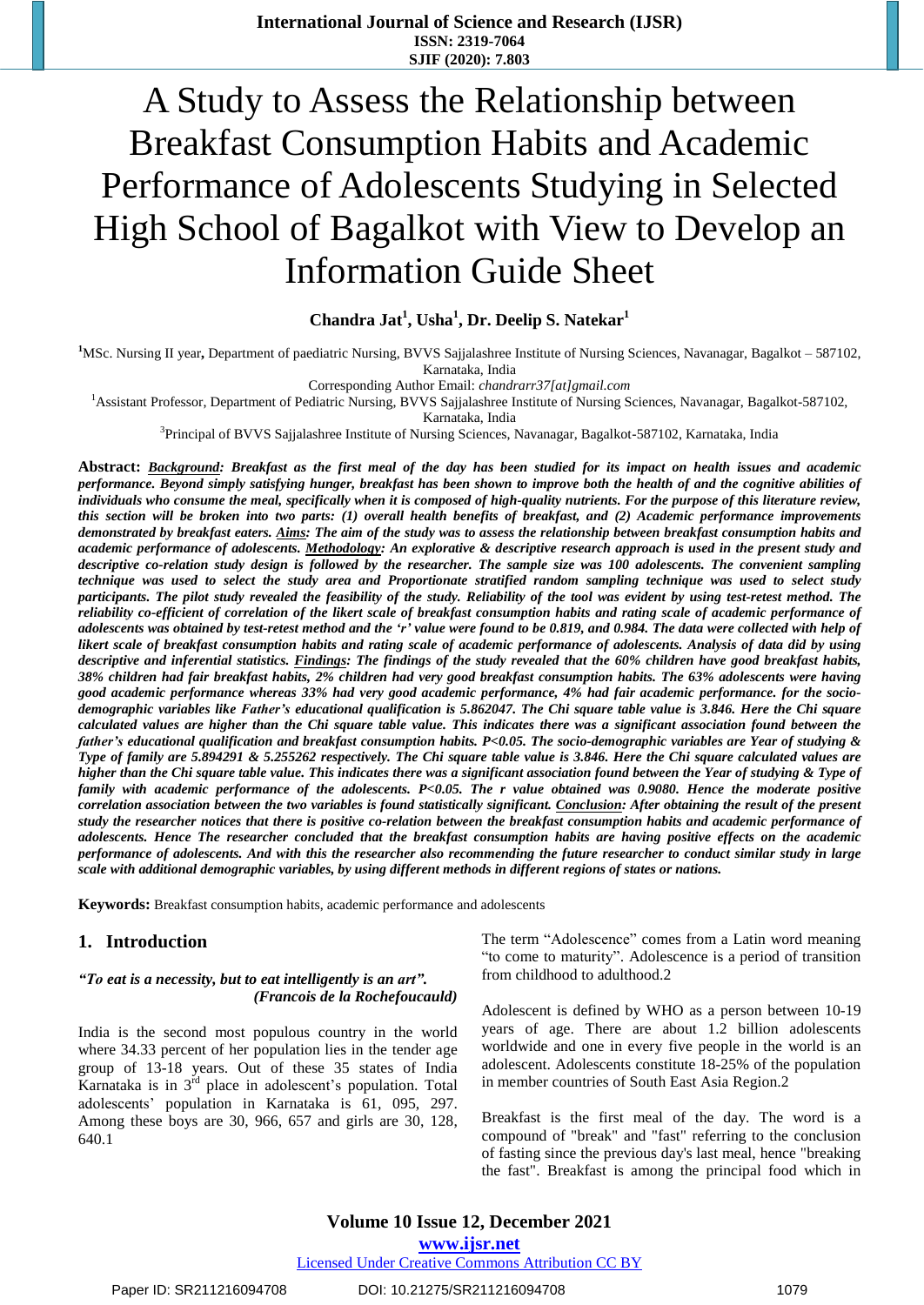early morning satisfies the nutritional needs and increases mental work load ability.3

The simple definition of breakfast is "the first meal of the day, " which is consistent with the etymology to "break" the "fast". It is simply identified as "the first meal of the day," consumed within 2 hours of waking, before starting daily activities.4

Education is very important for human survival. Hence going to school is a very crucial aspect of human life. That is why the society places a great importance on education of children. It is the only legacy that can be handed over to succeeding generations. Parents who cherish education prefer to spend the last savings they have in getting the children educated, because in the later years or future when they are very old and helpless, it is those trained that will take over from them and possibly cater for their old age. It is imperative to note that without education a person will find it very hard to develop the skills needed to make it through everyday life. Feeding is often cited as a necessary condition for better academic performance.5

The academic performance refers to the level of schooling you have successfully completed and ability to attain success in your studies. Example of academic performance is attending school or college and receiving the grants or grades.6

- Academic: It is used to [describe](https://www.collinsdictionary.com/dictionary/english/describe) things that relate to the work done in [schools,](https://www.collinsdictionary.com/dictionary/english/school) colleges, and universities, [especially](https://www.collinsdictionary.com/dictionary/english/especially) work which involves studying and [reasoning](https://www.collinsdictionary.com/dictionary/english/reason) rather than practical or technical [skills.](https://www.collinsdictionary.com/dictionary/english/skill)7
- Performance: It is an act of stating or presenting a play, consent or other form of entertainment. It is also called as the action or process of performing a task of function.8

Academic achievement is important because it prepares students for future careers. It also allows students to enter competitive fields. Academic achievement is often a sign of a refined intellect, which can help students in all areas of their lives.9

# **2. Material and Methods**

#### **Study Design and Participants**

The researcher used convenient sampling technique for selection of Akhandeshwer high school, murnal RC Navanagar, Bagalkot. The researcher followed proportionate stratified random sampling method to select the 100 sample adolescents' children who are Studying  $8<sup>th</sup>$  standard,  $9<sup>th</sup>$ Standard and  $10^{th}$  standard. In  $8^{th}$  standard 37 children, in  $9^{th}$ standard 34 children and in  $10<sup>th</sup>$  standard 32 children were studying, then researcher has followed proportionate stratified random sampling technique.

#### **Instruments**

#### **In the present study there are 2 Tools: Tool – 1 is Likert scale & Tool – 2 is Rating scale.**

#### **Tool – 1: Part – 1: Socio-demographic variables of adolescents**

It consists of sociodemographic variables such as Age, Year of studying, Gender, religion, educational status of father, educational status of mother, Occupation of father, Occupation of mother, Type of family, Area of residence, Total no. of children in house, Family monthly income.

#### **Part – 2: Items to Assess the breakfast consumption habits**

The Likert scale is prepared to assess breakfast consumption habits. The scale consists of total 25 items with 5 points /options ranging from Not at all to very often. The scale consists of both positive & negative items. The positive items in the scale are: 2, 5, 6, 9, 10, 12, 13, 14, 15, 16. The negative items in the scale are: 1, 3, 4, 7, 8, 11, 17, 18, 19, 20, 21, 22, 23, 24, 25.

**Scoring**: For positive items Not at all carries 1 mark, rarely carries 2 marks, sometime carries 3 marks, often carries 4 marks and very often carries 5 marks. For negative items the score is reversed and Not at all carries 5 mark, rarely carries 4 marks, sometime carries 3 marks, often carries 2 marks and very often carries 1 marks, Hence For 1 item least possible score is 1 and maximum possible score is 5 so that for 25 items least possible score is 25 and maximum possible score is 125.

#### **Tool – 2: Items to assess the Academic Performance of children.**

Rating scale is prepared to assess academic performance of children. The scale consists of total 19 items. Each item is related to academic performance of adolescents with 5 points /options ranging from: Never to very often. The scale consists of both positive & negative items. The positive items in the scale are: 1, 2, 3, 4, 5, 6, 7, 8, 9, 10, 11, 14. The negative items in the scale are: 12, 13, 15, 16, 17, 18, 19.

**Scoring:** For positive items Never carries 1 mark, rarely carries 2 marks, sometime carries 3 marks, often carries 4 marks and very often carries 5 marks. For negative items the score is reversed and Never carries 5 marks, rarely carries 4 marks, sometime carries 3 marks, often carries 2 marks and very often carries 1 marks, Hence For 1 item least possible score is 1 and maximum possible score is 5 so that for 19 items least possible score was 19 and maximum possible score was 95.

#### **Socio-demographic Variables and Clinical characteristics**

Age, Year of studying, Gender, religion, educational status of father, educational status of mother, Occupation of father, Occupation of mother, Type of family, Area of residence, Total no. of children in house, Family monthly income.

#### **Data Analysis**

Descriptive univariate statistics such as frequencies and percentages were used for categorical variables. Chi square test was used to find out the association between breakfast consumption habits and academic performance of adolescents with their selected socio demographic variables. Spearman's Rank order coefficient was used to find the correlation between breakfast consumption habits and academic performance of adolescents.

**Volume 10 Issue 12, December 2021**

**www.ijsr.net**

Licensed Under Creative Commons Attribution CC BY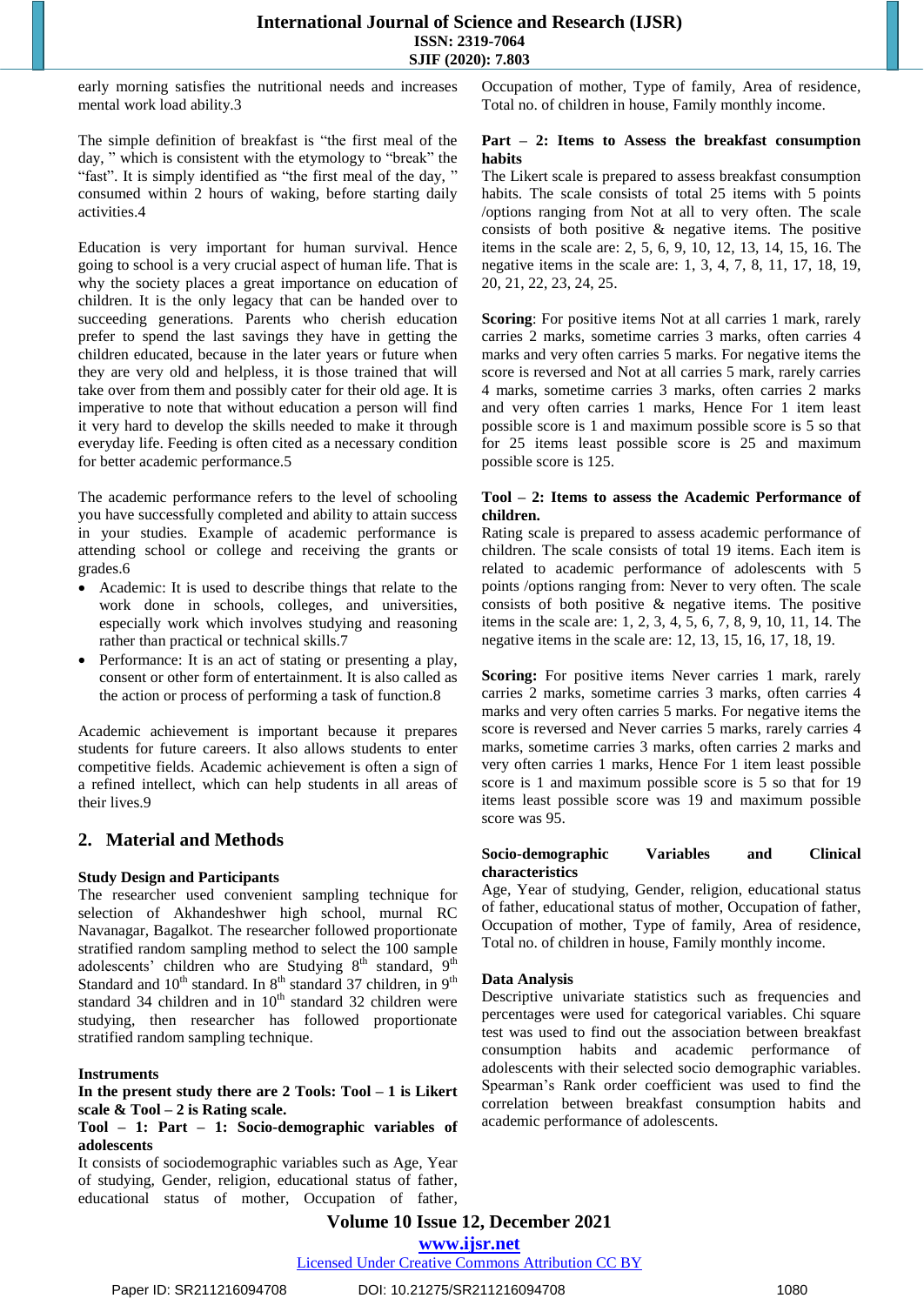# **International Journal of Science and Research (IJSR) ISSN: 2319-7064 SJIF (2020): 7.803**

#### **3. Results**

#### **a) Sample characteristics**

The majority of adolescent's age 29% belongs to 15 Years, following this 27% in the age group of 16 Years, 27% 14 Years, 17% 13 Years age group. The majority of adolescent's  $36\%$  belongs to  $8<sup>th</sup>$  standard, following this 33% from the  $9<sup>th</sup>$  standard and 31% adolescents belongs to 10<sup>th</sup> standard. The majority of adolescent's 78% were Hindus, 13% were Christian Community, 9% adolescent's belongs Muslims & only 0% adolescents belongs to others category. The majority of adolescent's 58% are Male adolescent's and only 42% are female adolescents. The majority of adolescent's fathers 46% had primary education, 31% had no formal education, 18% adolescent's fathers have completed secondary education, 5% adolescent's fathers have completed degree & above. The majority of the adolescent's mothers 40% had secondary education, 33% had primary education, 20% adolescent's mothers had no formal education, 7% adolescent's mothers have completed degree & above. The majority of adolescent's fathers 42% were having business, 37% adolescent's fathers were agriculture, 16% adolescent's fathers were labor and 5% were the private employee. The majority of adolescent's mothers 40% were housewife, 24% adolescent's mothers having business, 23% adolescent's mothers were labor and 13% were agriculture. The most of the adolescents were 52% having Rs.5000-10000 family monthly income, 29% adolescents were having Rs.10001-15000 family monthly income, 14% had Rs.15001-20000 & 5% adolescents had 20001-25000 rupees Monthly income of their family. The most of the subjects 51% adolescents were from nuclear family and 49% were from joint family. The majority of subject's adolescents 58% were from rural area and only 42% were from urban area. The majority of subjects 46% parents had two children, 31% had one child 21% parents had 3 Children & only 2% parents had more than 4 children.

**Table I:** Frequency and Percentage distribution of sociodemographic variables of adolescents

| $\circ$<br>Socio-demographic variables |          | Frequency Percentage |
|----------------------------------------|----------|----------------------|
| 1. Age of the child                    |          |                      |
| a) 13 years                            | 17       | 17%                  |
| b) 14 years                            | 27       | 27%                  |
| c) 15 years                            | 29       | 29%                  |
| d) 16 years                            | 27       | 27%                  |
| 2. Year of studying.                   |          |                      |
| a) 8 <sup>th</sup> standard            | 36       | 36%                  |
| b) 9 <sup>th</sup> standard            | 33       | 33%                  |
| c) $10th$ standard                     | 31       | 31%                  |
| 3. Religion                            |          |                      |
| a) Hindu                               | 78       | 78%                  |
| b) Muslim                              | 9        | 9%                   |
| c) Christian                           | 13       | 13%                  |
| d) Others (specify)                    | $\Omega$ | 0%                   |
| 4. Gender of a child                   |          |                      |
| a) Boys                                | 58       | 58%                  |
| b) Girls                               | 42       | 42%                  |
| 5. Fathers education qualification     |          |                      |
| a) No formal education                 | 31       | 31%                  |
| b) Primary                             | 46       | 46%                  |
| c) Secondary                           | 18       | 18%                  |
| d) Degree & above                      | 5        | 5%                   |
| 6. Mothers' education qualification    |          |                      |

| a) No formal education              | 20             | 20% |
|-------------------------------------|----------------|-----|
| b) Primary                          | 33             | 33% |
| c) Secondary                        | 40             | 40% |
| d) Degree & above                   | 7              | 7%  |
| 7. Fathers' occupation              |                |     |
| $a)$ Labor                          | 16             | 16% |
| b) Business                         | 42             | 42% |
| c) Agriculture                      | 37             | 37% |
| d) employee                         | 5              | 5%  |
| 8. Mothers' occupation              |                |     |
| a) Labor                            | 23             | 23% |
| b) Business                         | 24             | 24% |
| c) Housewife                        | 40             | 40% |
| d) Agriculture                      | 13             | 13% |
| e) Employee                         | $\mathbf{0}$   | 0%  |
| 9. Family Monthly Income in Rs.     |                |     |
| a) 5000/-10000                      | 52             | 52% |
| b) 10, 001/-15000                   | 29             | 29% |
| c) 15001-20000/-                    | 14             | 14% |
| d) $20001/-25000$                   | 5              | 5%  |
| e) 25001 & above                    | $\overline{0}$ | 0%  |
| 10. Type of family                  |                |     |
| a) Joint family                     | 49             | 49% |
| b) Nuclear family                   | 51             | 51% |
| 11. Area of residence               |                |     |
| a) Rural                            | 58             | 58% |
| b) Urban                            | 42             | 42% |
| 12. Total number of children in the |                |     |
| family                              |                |     |
| a) 1                                | 31             | 31% |
| b)2                                 | 46             | 46% |
| $c)$ 3                              | 21             | 21% |
| $d)$ 4 & above                      | $\overline{c}$ | 2%  |

#### **b) Assessment of breakfast consumption habits by using likert scale**

It is evident that the most subjects 60% adolescents have good breakfast habits, 38% adolescents had fair breakfast habits, 2% adolescents had very good breakfast consumption habits (Table 2).

**Table 2:** Frequency and Percentage distribution of adolescents based on their breakfast consumption habits

| scores    | Range of Breakfast consumption<br>habits |    | Frequency Percentage |
|-----------|------------------------------------------|----|----------------------|
| $25 - 50$ | Very poor                                |    | 0%                   |
| 51-75     | Fair                                     | 38 | 38%                  |
| 76-100    | Good                                     | 60 | 60%                  |
| 101-125   | Very good                                |    | 2%                   |

#### **c) Assessment of academic performance of adolescents by using rating scale.**

It is evident that the majority of subjects 63% adolescents were having good academic performance whereas 33% had very good academic performance, 4% had fair academic performance (Table 3).

**Table 3:** Frequency and Percentage distribution of adolescents based on their academic performance

| uuvitevelin ouveu oli nieli ueuuelille periorillulee |             |    |                        |  |  |  |
|------------------------------------------------------|-------------|----|------------------------|--|--|--|
| Range of                                             | Academic    |    | Frequency   Percentage |  |  |  |
| Score                                                | performance |    |                        |  |  |  |
| 19-38                                                | Very poor   |    | $0\%$                  |  |  |  |
| 39-57                                                | Fair        |    | 4%                     |  |  |  |
| 58-76                                                | Good        | 63 | 63%                    |  |  |  |
| 78-95                                                | Very good   |    | 33%                    |  |  |  |

# **Volume 10 Issue 12, December 2021**

**www.ijsr.net**

Licensed Under Creative Commons Attribution CC BY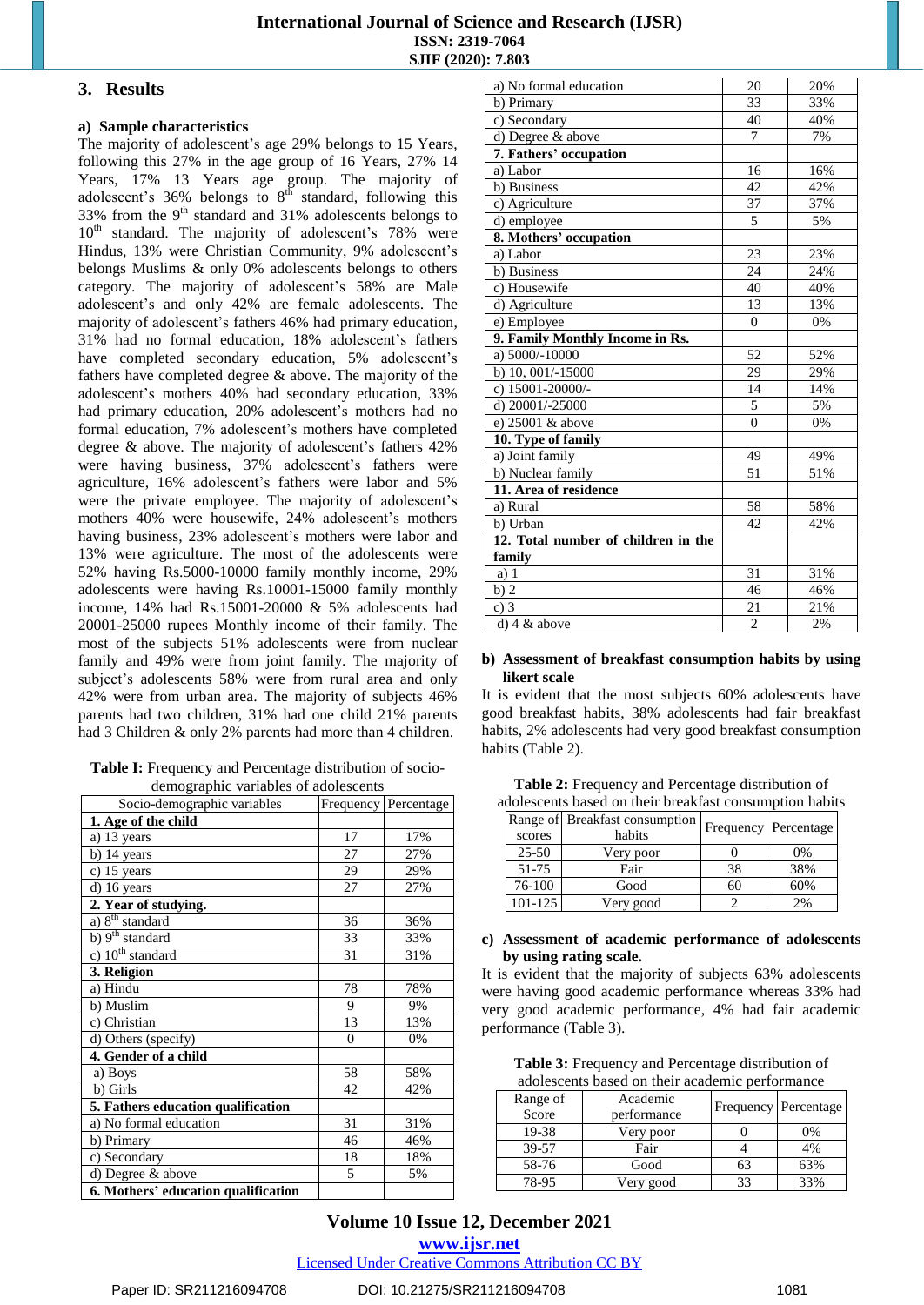## **International Journal of Science and Research (IJSR) ISSN: 2319-7064 SJIF (2020): 7.803**

#### **d) Association between level breakfast consumption habits with sociodemographic variables.**

The table-4 shows that the calculated chi-square values for the socio-demographic variables like Age of the child, Year of studying, Religion, Gender of child, Mother's educational qualification, Father's occupation, Mother's occupation, Family monthly income, Type of family, Area of residence, Total no. of children in family are 2.952239, 0.759248, 3.683089, 0.693569, 0.78033, 0.020019, 1.050937, 0.37831, 0.748866, 3.683089 and 1.224117 respectively. The Chi square table value is 3.846. Hence the Chi square calculated values are lesser than the Chi square table value. This indicates that there was no significant association found between the above said selected socio-demographic variables with breakfast consumption habits. P<0.05.

Hence, **H1**-(There will be association between breakfast consumption and selected socio-demographic variables) is rejected for above mentioned socio-demographic variables.

The calculated chi-square values for the socio-demographic variable is Father's educational qualification is 5.862047. The Chi square table value is 3.846. Here the Chi square calculated values are higher than the Chi square table value. This indicates that there was a significant association found between the above father educational qualification with breakfast consumption habits. P<0.05.

Hence,  $H_1$ -(There will be association between breakfast consumption and selected socio-demographic variables) is accepted for father educational qualification

| Table 4       |                                           |       |                             |                        |                                |
|---------------|-------------------------------------------|-------|-----------------------------|------------------------|--------------------------------|
| S. No.        | Socio-Demographic variables               | D. F. | Chi-square calculated value | Chi-square table value | Association                    |
|               | Age of the child                          |       | 2.952239                    | 3.846                  | No significant Association     |
| $\mathcal{L}$ | Year of studying                          |       | 0.759248                    | 3.846                  | No significant Association     |
| 3             | Religion                                  |       | 3.683089                    | 3.846                  | No significant Association     |
| 4             | Gender of child                           |       | 0.693569                    | 3.846                  | No significant Association     |
| 5             | <b>Father's educational qualification</b> |       | 5.862047                    | 3.846                  | <b>Significant Association</b> |
| 6             | Mother's educational qualification        |       | 0.78033                     | 3.846                  | No significant Association     |
| 7             | Father's occupation                       |       | 0.020019                    | 3.846                  | No significant Association     |
| 8             | Mother's occupation                       |       | 1.050937                    | 3.846                  | No Significant Association     |
| 9             | Family monthly income                     |       | 0.37831                     | 3.846                  | No significant Association     |
| 10            | Type of family                            |       | 0.748866                    | 3.846                  | No significant Association     |
| 11            | Area of residence                         |       | 3.683089                    | 3.846                  | No significant Association     |
| 12            | Total no. of children in family           |       | 1.224117                    | 3.846                  | No significant Association     |

#### **e) Association between academic performance of the adolescents with sociodemographic variables.**

The table-5 shows that the calculated chi-square values for the socio-demographic variables like Age of the child, Religion, Gender of child, Father's educational qualification, Mother's educational qualification, Father's occupation, Mother's occupation, Family Monthly income, Area of residence and Total no. of children in family are 0.053163, 0.2838, 0.079417, 2.97091, 0.182631, 3.329363, 0.232728, 1.421846, 3.491013 and 1.2549 respectively. The Chi square table value is 3.846. Hence the Chi square calculated values are lesser than the Chi square table value. This indicates that there was no significant association found between the above said selected sociodemographic variables with academic performance of adolescents. P<0.05.

Hence,  $H_2$ -(There will be association between academic performance and selected socio-demographic variables) is rejected for above mentioned socio-demographic variables.

The calculated chi-square values for the socio-demographic variables are Year of studying & Type of family are 5.894291 **&** 5.255262 respectively. The Chi square table value is 3.846. Hence the Chi square calculated values are higher than the Chi square table value. This indicates there was a significant association found between the above said selected socio-demographic variables with academic performance of the adolescents. P<0.05.

Hence, **H2**-(There will be association between academic performance and selected socio-demographic variables) is accepted for Year of studying & Type of family.

| Table 5 |                                    |      |                             |                        |                                |  |
|---------|------------------------------------|------|-----------------------------|------------------------|--------------------------------|--|
| S. No   | Socio-demographic variable         | D.F. | Chi-square calculated value | Chi-square table value | Association                    |  |
|         | Age of the child                   |      | 0.053163                    | 3.846                  | No significant association     |  |
| 2       | Year of studving                   |      | 5.894291                    | 3.846                  | <b>Significant association</b> |  |
| 3       | Religion                           |      | 0.2838                      | 3.846                  | No significant Association     |  |
| 4       | Gender of child                    |      | 0.079417                    | 3.846                  | No significant association     |  |
| 5       | Father's educational qualification |      | 2.97091                     | 3.846                  | No Significant association     |  |
| 6       | Mother's educational qualification |      | 0.182631                    | 3.846                  | No Significant Association     |  |
| ┑       | Father's occupation                |      | 3.329363                    | 3.846                  | No significant association     |  |
| 8       | Mother's occupation                |      | 0.232728                    | 3.846                  | No significant association     |  |
| 9       | Family monthly income              |      | 1.421846                    | 3.846                  | No significant association     |  |
| 10      | <b>Type of family</b>              |      | 5.255262                    | 3.846                  | <b>Significant association</b> |  |
| 11      | Area of residence                  |      | 3.491013                    | 3.846                  | No significant Association     |  |
| 12      | Total no. of children in family    |      | 1.2549                      | 3.846                  | No significant Association     |  |

**Table 5** 

**www.ijsr.net** Licensed Under Creative Commons Attribution CC BY